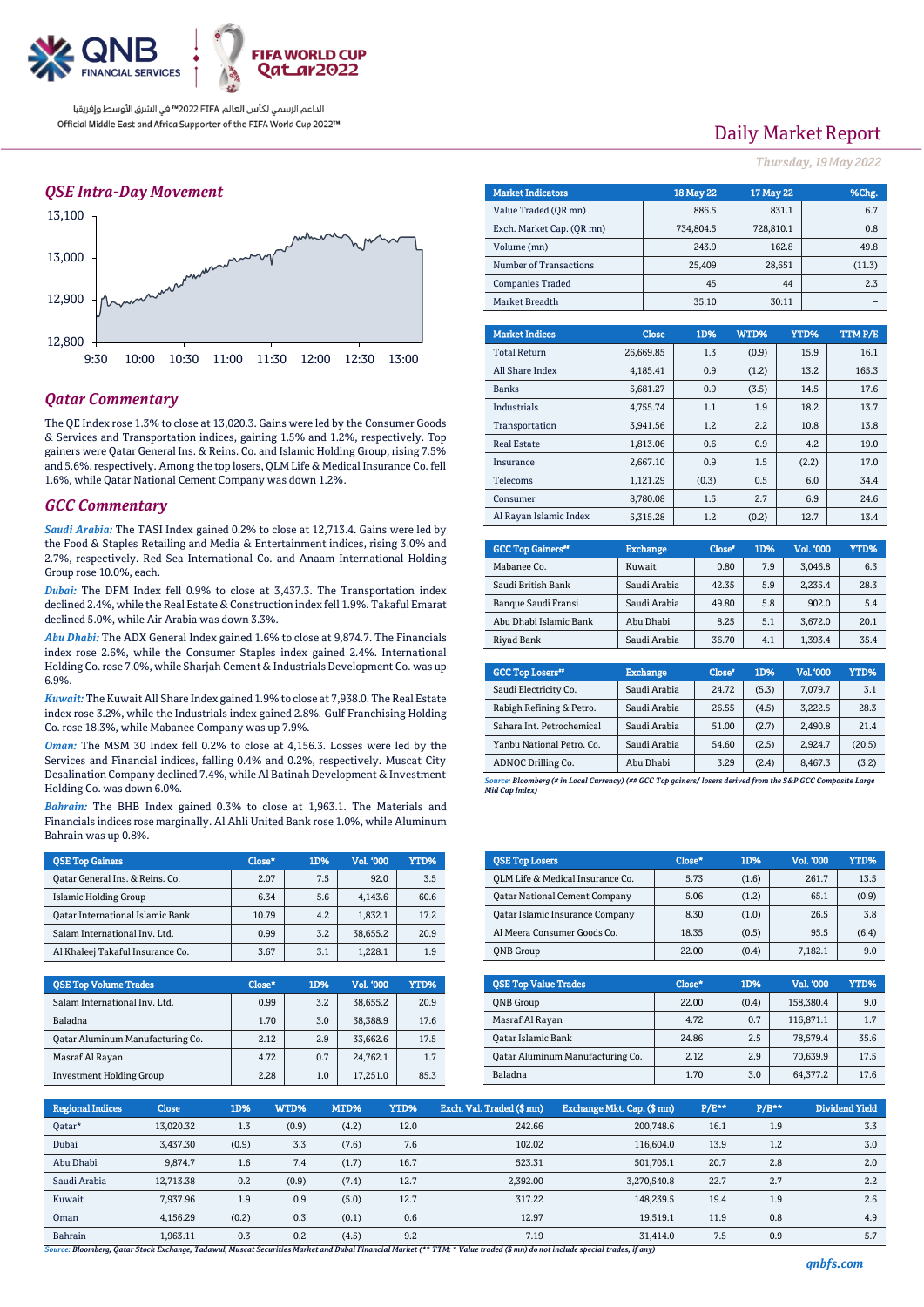

# Daily Market Report

#### *Thursday, 19May 2022*

#### *Qatar Market Commentary*

- The QE Index rose 1.3% to close at 13,020.3. The Consumer Goods & Services and Transportation indices led the gains. The index rose on the back of buying support from foreign shareholders despite selling pressure from Qatar, GCC and Arab shareholders.
- Qatar General Ins. & Reins. Co. and Islamic Holding Group were the top gainers, rising 7.5% and 5.6%, respectively. Among the top losers, QLM Life & Medical Insurance Co. fell 1.6%, while Qatar National Cement Company was down 1.2%.
- Volume of shares traded on Wednesday rose by 49.8% to 243.9mn from 162.8mn on Tuesday. Further, as compared to the 30-day moving average of 230.3mn, volume for the day was 5.9% higher. Salam International Inv. Ltd. and Baladna were the most active stocks, contributing 15.9% and 15.7% to the total volume, respectively.

| <b>Overall Activity</b>        | Buy %* | <b>Sell %*</b> | Net (QR)         |
|--------------------------------|--------|----------------|------------------|
| Qatari Individuals             | 30.27% | 37.44%         | (63, 567, 172.5) |
| <b>Oatari Institutions</b>     | 17.16% | 25.43%         | (73,334,769.8)   |
| Oatari                         | 47.43% | 62.87%         | (136.901.942.3)  |
| <b>GCC</b> Individuals         | 0.09%  | 0.36%          | (2,415,272.0)    |
| <b>GCC</b> Institutions        | 2.61%  | 3.92%          | (11,587,704.4)   |
| GCC                            | 2.70%  | 4.28%          | (14,002,976.4)   |
| Arab Individuals               | 9.64%  | 9.86%          | (1,945,872.3)    |
| <b>Arab Institutions</b>       | 0.00%  | 0.00%          |                  |
| Arab                           | 9.64%  | 9.86%          | (1,945,872.3)    |
| Foreigners Individuals         | 1.79%  | 2.24%          | (4,052,255.7)    |
| <b>Foreigners Institutions</b> | 38.45% | 20.75%         | 156,903,046.7    |
| <b>Foreigners</b>              | 40.24% | 23.00%         | 152,850,791.0    |

*Source: Qatar Stock Exchange (\*as a % of traded value)*

## *Earnings Releases and Global Economic Data*

#### Earnings Releases

| <b>Company</b>                             | <b>Market</b> | <b>Currency</b> | <b>Revenue</b><br>(mn) 102022 | % Change<br>YoY | <b>Operating Profit</b><br>$(mn)$ 102022 | % Change<br>YoY | <b>Net Profit</b><br>$(mn)$ 102022 | % Change YoY |
|--------------------------------------------|---------------|-----------------|-------------------------------|-----------------|------------------------------------------|-----------------|------------------------------------|--------------|
| Saudi Research and Media Group             | Saudi Arabia  | <b>SR</b>       | 786.3                         | $-15.7%$        | 135.2                                    | 17.9%           | 112.5                              | 1765.1%      |
| Alkhorayef Water and Power Technologies Co | Saudi Arabia  | <b>SR</b>       | 173.5                         | 30.5%           | 30.0                                     | 1.0%            | 344.3                              | 7.3%         |
| Arabian Contracting Services Co.           | Saudi Arabia  | <b>SR</b>       | 287.4                         | 93.4%           | 80.7                                     | 120.2%          | 796.2                              | 43.2%        |
| Gulf General Cooperative Insurance Co.     | Saudi Arabia  | <b>SR</b>       | 147.9                         | 13.7%           | N/A                                      | N/A             | 351.2                              | 155.1%       |
| Saudi Arabian Cooperative Insurance Co.    | Saudi Arabia  | <b>SR</b>       | 425.0                         | 19.0%           | N/A                                      | N/A             | 299.6                              | $-12.2%$     |
| Chubb Arabia Cooperative Insurance Co.     | Saudi Arabia  | <b>SR</b>       | 87.9                          | $-4.3%$         | N/A                                      | N/A             | 361.1                              | 1.9%         |
| Saudi Electricity Co.                      | Saudi Arabia  | <b>SR</b>       | 13,531.0                      | $-9.9%$         | 2,209.0                                  | $-3.2%$         | 1,517.0                            | N/A          |
| Saudi Ground Services Co.                  | Saudi Arabia  | <b>SR</b>       | 424.8                         | 13.9%           | (20.3)                                   | N/A             | 2,245.7                            | $-9.5%$      |
| National Gas & Industrialization Co.       | Saudi Arabia  | <b>SR</b>       | 516.7                         | 1.1%            | 35.4                                     | 4.4%            | 1,680.1                            | 0.6%         |
| Dar Alarkan Real Estate Development Co.    | Saudi Arabia  | <b>SR</b>       | 1,619.3                       | 191.9%          | 499.1                                    | 198.6%          | 221.0                              | 675.0%       |
| Emaar The Economic City                    | Saudi Arabia  | <b>SR</b>       | 87.0                          | 3.6%            | (128.0)                                  | N/A             | 7,719.0                            | 36.3%        |
| Methanol Chemicals Co.                     | Saudi Arabia  | <b>SR</b>       | 305.7                         | 56.9%           | 112.7                                    | 214.4%          | 1,121.2                            | 38.7%        |
| Dallah Healthcare Co.                      | Saudi Arabia  | <b>SR</b>       | 609.4                         | 23.2%           | 115.1                                    | 46.8%           | 1,953.1                            | 9.1%         |
| Acwa Power Co.                             | Saudi Arabia  | <b>SR</b>       | 1,179.0                       | $-5.1%$         | 516.7                                    | 19.5%           | 15,339.8                           | 90.4%        |

*Source: Company data: DFM, ADX, MSM, TASI, BHB. (#Values in Thousands, \*Financial for 1Q2022)*

#### Global Economic Data

| <b>Date</b> | <b>Market</b> | <b>Source</b>                          | Indicator                        | Period | <b>Actual</b> | <b>Consensus</b> | <b>Previous</b> |
|-------------|---------------|----------------------------------------|----------------------------------|--------|---------------|------------------|-----------------|
| 05/18       | <b>US</b>     | U.S. Census Bureau                     | <b>Housing Starts</b>            | Apr    | 1,724k        | 1,756k           | 1793k           |
| 05/18       | <b>US</b>     | U.S. Census Bureau                     | <b>Housing Starts MoM</b>        | Apr    | $-0.20%$      | $-2.10%$         | $-0.30%$        |
| 05/18       | <b>US</b>     | U.S. Census Bureau                     | <b>Building Permits</b>          | Apr    | 1,819k        | 1,814k           | 1,873k          |
| 05/18       | <b>US</b>     | U.S. Census Bureau                     | <b>Building Permits MoM</b>      | Apr    | $-3.20%$      | $-3.00%$         | 0.40%           |
| 05/18       | <b>UK</b>     | UK Office for National Statistics      | <b>CPI MoM</b>                   | Apr    | 2.50%         | 2.60%            | 1.10%           |
| 05/18       | <b>UK</b>     | UK Office for National Statistics      | <b>CPI YoY</b>                   | Apr    | 9.00%         | 9.10%            | 7.00%           |
| 05/18       | <b>UK</b>     | UK Office for National Statistics      | <b>CPI Core YoY</b>              | Apr    | 6.20%         | 6.20%            | 5.70%           |
| 05/18       | <b>UK</b>     | UK Office for National Statistics      | Retail Price Index               | Apr    | 334.6         | 334.4            | 323.5           |
| 05/18       | <b>UK</b>     | UK Office for National Statistics      | <b>RPI MoM</b>                   | Apr    | 3.40%         | 3.40%            | 1.00%           |
| 05/18       | <b>UK</b>     | UK Office for National Statistics      | <b>RPI YoY</b>                   | Apr    | 11.00%        | 11.00%           | 9.00%           |
| 05/18       | <b>EU</b>     | Eurostat                               | <b>CPI YoY</b>                   | Apr F  | 7.40%         | 7.50%            | 7.40%           |
| 05/18       | EU            | Eurostat                               | <b>CPI MoM</b>                   | Apr F  | 0.60%         | 0.60%            | 0.60%           |
| 05/18       | Japan         | <b>Economic and Social Research I</b>  | GDP Business Spending QoQ        | 1QP    | 0.50%         | 0.70%            | 0.30%           |
| 05/18       | Japan         | Ministry of Economy Trade and Industry | <b>Industrial Production MoM</b> | Mar F  | 0.30%         | N/A              | 0.30%           |
| 05/18       | Japan         | Ministry of Economy Trade and Industry | <b>Industrial Production YoY</b> | Mar F  | $-1.70%$      | N/A              | $-1.70%$        |
| 05/18       | Japan         | Ministry of Economy Trade and          | Capacity Utilization MoM         | Mar    | $-1.60%$      | N/A              | 1.505           |

*Source: Bloomberg (s.a. = seasonally adjusted; n.s.a. = non-seasonally adjusted; w.d.a. = working day adjusted)*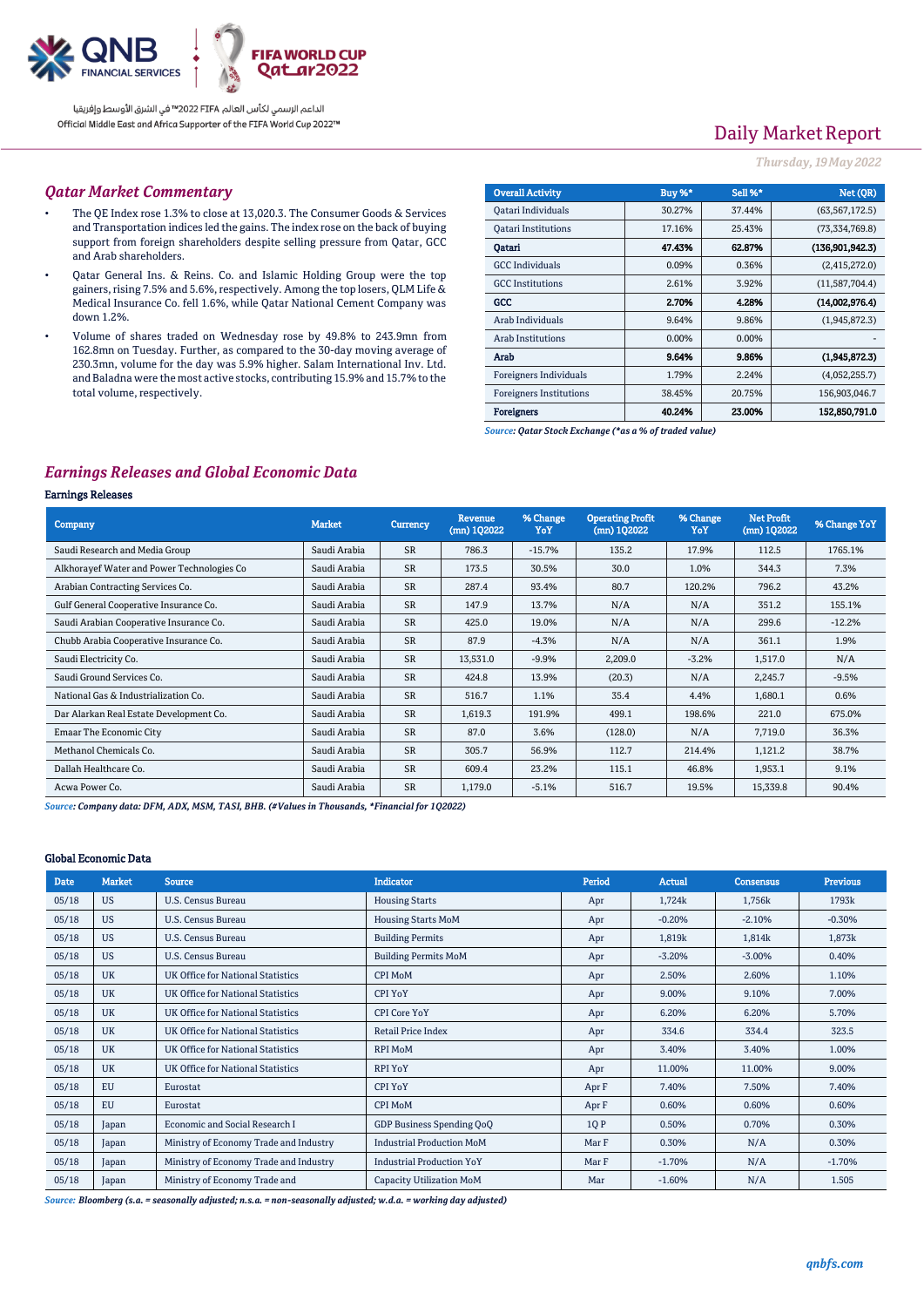

### *Qatar*

- Cabinet approves draft resolution making health insurance mandatory for expat employees – Positive read through for insurance companies & healthcare service providers – The Prime Minister and Minister of Interior His Excellency Sheikh Khalid bin Khalifa bin Abdulaziz Al Thani chaired the regular meeting held by the Cabinet at its headquarters in the Amiri Diwan. In the meeting, the Council of Ministers approved a draft resolution regarding regulating health care services within Qatar. Qatar's Government Communications Office (GCO) published the details of the draft resolution on Twitter. As per the draft resolution: 1) Citizens will receive free-of-charge healthcare services at government health facilities. 2) Health insurance shall be mandatory to ensure the provision of basic healthcare services to expats and visitors. 3) The compulsory health insurance system includes: Non-Qatari workers in the public and private sectors, including manual workers, craftsmen, domestic workers and visitors. 4) Basic healthcare services include preventive, curative and rehabilitative services, in addition to other services set forth in the Executive Regulations. 5) Employers and recruiters shall pay the premium to cover the basic services of their employees or recruits. (In addition to basic services, employers and recruiters may also request additional services subject to additional costs.) 6) Insurance companies must provide employers (or recruiters) with health insurance cards or an equivalent, in addition to offering treatment networks (hospitals and clinics) tailored to them. 7) Basic healthcare services for visitors include emergency and accident treatment services, as indicated in the Regulations. 8) To have former employees removed from the insurance policy, employers and recruiters must follow the procedures in place to notify the insurance company upon the termination of said employment or recruitment contract for any reason. If an employee or recruit fails to transfer his or her sponsorship under a new employer upon the termination of his or her contract, the insurance coverage may be extended until either the policy or the legally permitted period of residence expires, whichever comes first. Employer and Recruiter Obligations: 1) The obligation of both the employer and the recruiter towards their employees and recruits begins from the date of their entry into the country or from the date of a worker's sponsorship transfer under a new employer or recruiter. 2) Contracting with one of the registered insurance companies to cover all employees and recruits and annually renewing the contract within the prescribed deadlines. 3) Providing the contracted insurance company with all the data necessary to register all beneficiaries. 4) Providing healthcare services to all workers and recruits during the period prior to granting or transferring residence. In October 2021, HH the Amir of Qatar, Sheikh Tamim bin Hamad Al Thani issued Law no. 22 of 2021 on regulating health care services within the country and this law was published in the official gazette in November 2021. We expect the phased implementation of this law to act as a postive catalyst for the insurance companies and the healthcare services providers in Qatar. (Peninsula Qatar, QNB FS Research)
- First phase of mandatory health insurance law to focus on visitors The Minister of Public Health (MoPH) said that making health insurance mandatory as part of the law means that all residents and visitors must have health insurance through the insurance companies registered by the Ministry of Public Health to provide them with basic health services. To ensure the implementation of the law, the ministry said that it will follow a phased approach; with the first phase focusing on visitors, in line with certain provisions and measures that will be announced later. MoPH announced that the draft executive regulations for law no. 22 for 2021 regulating health services in Qatar, which came into effect this month, aims to enhance health services in the public and private sectors. The cabinet had approved the draft executive regulations, which included detailed provisions of the law. The Ministry stressed that implementing a health insurance system will help enhance competitiveness in providing healthcare, including the increase in the participation of insurance companies in supporting state's healthcare sector. (Peninsula Qatar)
- Barwa Real Estate announces signing a lease contract for "Barahat Al Janoub" Project with the Supreme Committee for Delivery & Legacy - Barwa Real Estate Group announced that its subsidiary Barahat Al Janoub Real Estate Company signed a lease contract with the Supreme Committee for Delivery & Legacy, with a value of QR141,523,200, for the

## Daily Market Report

*Thursday, 19May 2022*

purpose of leasing all housing units in the "Barahat Al Janoub" project (which is currently being developed by Barahat Al Janoub Company in Al Wakra) for a period of 6 months starting from 1st August 2022. The project contains 1,404 fully furnished houses. It is expected that this contract will contribute in increasing the Group's operating income during the lease term. It is worthy to note that there is no conflict of interest between the contracting parties. (QSE)

- Qatari-Spanish Business Forum will boost bilateral trade The Qatari Business Association (QBA) participated in the Qatari-Spanish Business Forum, on the sidelines of the official visit of Amir HH Sheikh Tamim bin Hamad Al Thani, to Madrid. The meeting was attended by the Spanish Prime Minister HE Pedro Sanchez; Minister of Commerce and Industry HE Sheikh Mohammed bin Hamad bin Qassim Al Abdullah Al Thani; HE Reyes Maroto, Minister of Trade, Industry and Tourism of Spain, and several senior government entities in both countries. A high-level delegation attended from the Qatari Businessmen Association headed by Sheikh Faisal bin Qassim Al Thani and his Deputy Sheikh Dr. Khalid bin Thani Al Thani, Sheikh Nawaf bin Nasser Al Thani, board member, and from QBA members Sheikh Faisal bin Fahd Al Thani, Sheikh Muhammad bin Faisal Al Thani, Nabil Abu Issa, Abdul Salam Issa Abu Issa, Ibrahim Jaidah, Sheikh Turki bin Faisal Al Thani, Mohamed Altaf and Sarah Abdullah, Deputy General Manager attended the meeting. Prime Minister Pedro Sanchez revealed during the opening of the Qatari-Spanish Business Forum that the visit of Amir HH Sheikh Tamim bin Hamad Al Thani to Spain, was a historic visit that resulted in the announcement of major investments to come, in addition to achieving a significant increase in the volume of trade exchange during the next stage. Expressing his happiness for the role played by the Joint Business Council in this regard, President Sanchez stressed out that Qatari investments in the Kingdom are important to the Spanish economy, as several agreements were signed, including an agreement with Qatar Investment Authority and its Spanish counterpart, pointing out at the same time the great role played by Spanish companies in Qatar in several fields, including building stadiums, infrastructure, energy, and environment in response to Qatar Vision 2030. Meanwhile, the volume of trade exchange between the two countries witnessed growth of about 44% between 2020 and 2021 to reach around \$1.2bn last year. (Peninsula Qatar)
- PSA: Qatar's Q1 Import Unit Value Index up 0.44% The Planning and Statistics Authority (PSA) has released the Quarterly Import Unit Value Index (IMVUI) for the first quarter of 2022 based on 2013. The IMVUI of first quarter reached to 103.26 points showing an increase of 0.44% when compared to fourth quarter-2021. Year-on-year, the index increased by 0.74%. IMUVI contains 10 main groups classified based on Standard International Trade Classification. (Qatar Tribune)
- USQBC, QM, US Embassy mark 50th anniversary of Qatar-US ties The US-Qatar Business Council (USQBC), Qatar Museums, and the US Embassy in Qatar partnered to host a private networking event on May 17 to commemorate the 50th anniversary of diplomatic relations between Qatar and the US. The event was held at the newly opened 3-2-1 Qatar Olympic and Sports Museum and was attended by USQBC members and partners, representatives from Qatar Museums and the US Embassy in Qatar, as well as members of the wider business community. The US Air Forces Central Band (AFCENT) performed during the event. In her welcoming remarks, Sheikha Mayes bint Hamad Al Thani, Managing Director of USQBC Doha Office, said, "Today, our two countries are more than just partners, we are strategic allies with a relationship founded upon trust, mutual interest, and similar values. We stand side by side with one another on a range of important areas such as security, commerce, and sustainability." (Peninsula Qatar)
- Qatar Chamber: Qatari firms invited to join UN Global Compact Qatar Chamber (QC) participated on in a webinar about the United Nations Global Compact (UNGC) – the world's largest initiative for corporate sustainability. The webinar was organized by the Kuwait & Qatar -UN Global Compact Office with the participation of the Kuwait Chamber of Commerce & Industry and several representatives of Qatari and Kuwaiti companies. Director of Legal Affairs Department at Qatar Chamber Abdulaziz Al-Kuwary attended the meeting alongside with Deputy Director General of Kuwait Chamber Hamad Al-Omar, Manager of Kuwait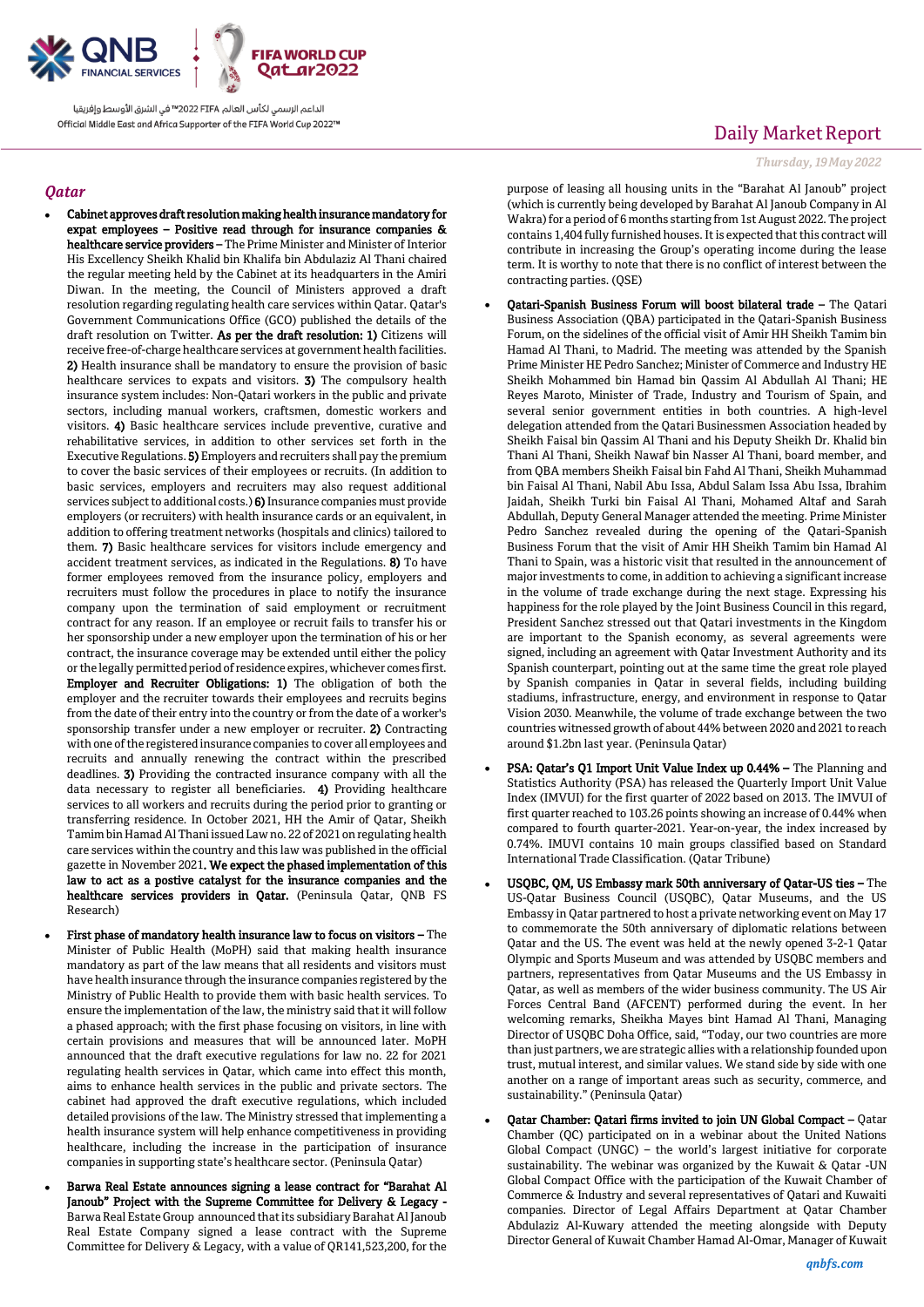

& Qatar-UN Global Compact Rabaa Al-Juma and Participant Engagement Manager for Asia Pacific – UN Global Compact Simiao You. Speaking at the webinar, Abdulaziz Al-Kuwary assured the importance of informing Qatar and Kuwait business communities on the compact, noting that it is the world's largest sustainability initiative. He also said that the compact supports companies to do business responsibly by aligning their strategies and operations with Ten Principles on human rights, labor, environment, and anti-corruption; and take strategic actions to advance broader societal goals, such as the UN Sustainable Development Goals, with an emphasis on collaboration and innovation. Al-Kuwary stressed the Chamber's keenness to join the compact as it is in line with Qatar National Vision 2030, pointing out that it would urge companies to join the compact and would hold seminars and workshops to promote this important initiative. (Qatar Tribune)

- Ooredoo bags bronze Stevie award for excellence in innovation Ooredoo was recognized for Excellence in Innovation at the 2022 International Business Awards, also known as the Stevies. Taking the bronze award, the category recognizes outstanding innovation achievements, and was given for their CSR initiative of building Sensory Rooms at social welfare centers across the country, the Ooredoo mobile app, and the introduction of the company's nationwide 4G and 5G fixed wireless (FWA) routers, to complement its rich fixed wireless portfolio. The Stevie Awards are widely considered to be the world's premier business awards and last year alone received more than 3,800 nominations from 65 nations. Ooredoo has been recognized with a number of Stevie Awards in past years, including Corporate Social Responsibility Program of the Year in 2021 and 2020. With people at the heart of what it does, Ooredoo continues to stay ahead of the curve by introducing new ways to hone and improve communications, offer a fun and engaging digital-first customer experience, and create socio-economic value within the communities it serves. (Bloomberg)
- Major ASU deal for 'world's largest' LNG project in Qatar Italian industrial gas specialist SIAD Macchine Impianti (SIAD MI) will supply four air separation units (ASUs) for the North Field East (NFE) liquefied natural gas (LNG) development project in Ras Laffan Industrial City, Qatar. Selected for its ability to produce tailor-made plants, the company will provide GNT 4750-type plants, designed to generate high purity nitrogen through cryogenic air separation. Delivery of the plants will be accompanied by two auxiliary storage and vaporization systems. Claimed to be the largest LNG development project in the world, NFE is expected to increase the LNG production capacity of Qatar from 77m tonnes per annum (Mtpa) to 110Mtpa by 2025. The second phase of the North Field expansion – known as the North Field South project – is expected to increase Qatar's LNG production capacity from 110Mtpa to 126Mtpa by 2027. Project operator Qatargas is currently handling 14 LNG trains at Ras Laffan. SIAD MI expects delivery of the ASUs and auxiliary systems to be completed by September 2023. (Bloomberg)
- Galfar Al Misnad recognized by MoL for commitment to employees' safety – Leading Qatari contracting company Galfar Al Misnad was honored by the Ministry of Labor (MoL) for its consistent efforts towards protecting health and safety of employees in the work place at the Occupational Safety and Health Conference held by the Ministry recently. The company's Executive Director Satish G Pillai and Senior General Manager Hemachandran received the award from the Minister of Labor HE Dr. Ali bin Saeed bin Smaikh Al Marri, at the event. Galfar was one of only six companies to be felicitated at the function by the ministry. Galfar Al Misnad is currently working on strategic nation building projects with leading clients in Qatar, and in all the projects, the contracting company has shown a high level of commitment by maintaining their excellent HSE performance. The event was organized by MoL to observe the World Day for Safety and Health At Work, that is commemorated on April 28th every year. The theme for this year was "Occupational Safety and Health – Commitments and Responsibilities." The Conference was held in collaboration with the National Human Rights Committee, International Labor Organization (ILO) and International Federation of Building and Woodwork (BWI). (Peninsula Qatar)
- Khater: Pandemic hastened Qatar's digital transformation Under the patronage of Prime Minister and Minister of Interior HE Sheikh Khalid bin

## Daily Market Report

#### *Thursday, 19May 2022*

Khalifa bin Abdulaziz Al Thani, Undersecretary of Ministry of Commerce and Industry Sultan bin Rashid Al Khater inaugurated the fifth Conference on Entrepreneurship and Economic Development (CEED), themed 'Entrepreneurial Digital Transformation', organized by Qatar University in cooperation with the Arab Planning Institute in Kuwait. At the outset of his opening speech, Khater stressed the importance of CEED, which highlights 'Entrepreneurial Digital Transformation', especially in light of the great and unprecedented development witnessed by information and communication technology (ICT), following the Covid-19 pandemic. The pandemic contributed to reducing the run-up to implementing long-term digital transformation plans from years to a mere few months, Khater stated. Countries moved towards accelerating the adoption of technological solutions to address the economic consequences of the pandemic and achieve business continuity in various vital sectors, seeking to balance and stabilise their economies. (Qatar Tribune)

- Minister approves amended mobile network obligations Minister of Communications and Information Technology HE Mohammed bin Ali Al-Mannai has approved the amendments made by the Communications Regulatory Authority (CRA) to Annexure 'G' (related to network rollout and coverage obligations), which is part of Ooredoo Qatar and Vodafone Qatar licenses for the provision of public mobile telecommunications networks and services. The CRA made these amendments to enhance its role related to boosting the consumers' experience by improving the performance of mobile telecom networks and the quality of services provided to the consumers, and further facilitating the availability of the Fifth Generation (5G) technology across Qatar. (Qatar Tribune)
- Spanish media praise Qatar 2022 for compactness and sustainability projects – The compact nature of the FIFA World Cup Qatar 2022 and the legacy and sustainability projects associated with the tournament have won the admiration and appreciation of sports media in Spain. Qatar is hosting the most compact edition in the history of the FIFA World Cup, as the eight World Cup stadiums that host the matches are located an hour's drive from the center of Doha, enabling fans to attend more than one match per day. The Spanish media's praise also focused on the sustainable heritage projects that will be established as a result of the World Cup in Qatar, which will bring many benefits to societies after the end of the tournament. These projects will have a positive impact on countries in the region and the world for decades to come. Editor in Chief of Spain's popular daily Marca, Juan Castro Nogales said that the World Cup in Qatar will be the best-ever for a number of factors. "It will take place in the middle of the season when players are in-form, early completion of preparation which will help ensure the success of the competition," Nogales said. "The World Cup is an opportunity for Qatar and the region to announce themselves in the world of sports. Qatar's success in hosting the World Cup will open the door for the country to host the Olympics in the future," he added. (Bloomberg)
- QNB Group organizes introductory training for school students QNB Group, the largest financial institution in the Middle East and Africa, organized a four-day workshop for the students of Qatar Banking Studies and Business Administration Secondary school, which took place in QNB Group Mathaf Building with the aim of raising awareness about the importance of banking. The Learning and Development Department at QNB Group held the 4-day introductory course for 60 students from grades 11 and 12 of the school, which came in line with the group's efforts of sup- \porting Qatari youth. The purpose of the course was to introduce the various departments of the bank to the students and share with them the idea that working in a bank is not limited to customer service branches, but has many other varied divisions and departments that require different skills and competencies. The training course came as an initiative to raise awareness within the Qatari youth about the importance of choosing a job that suits their skills and abilities in order to achieve their professional success. (Peninsula Qatar)

#### *International*

*qnbfs.com* US housing market cooling as building permits tumble, starts fall – Permits for future US homebuilding tumbled to a five-month low in April, suggesting the housing market was slowing as rising mortgage rates contribute to reduced affordability for entry-level and first-time buyers.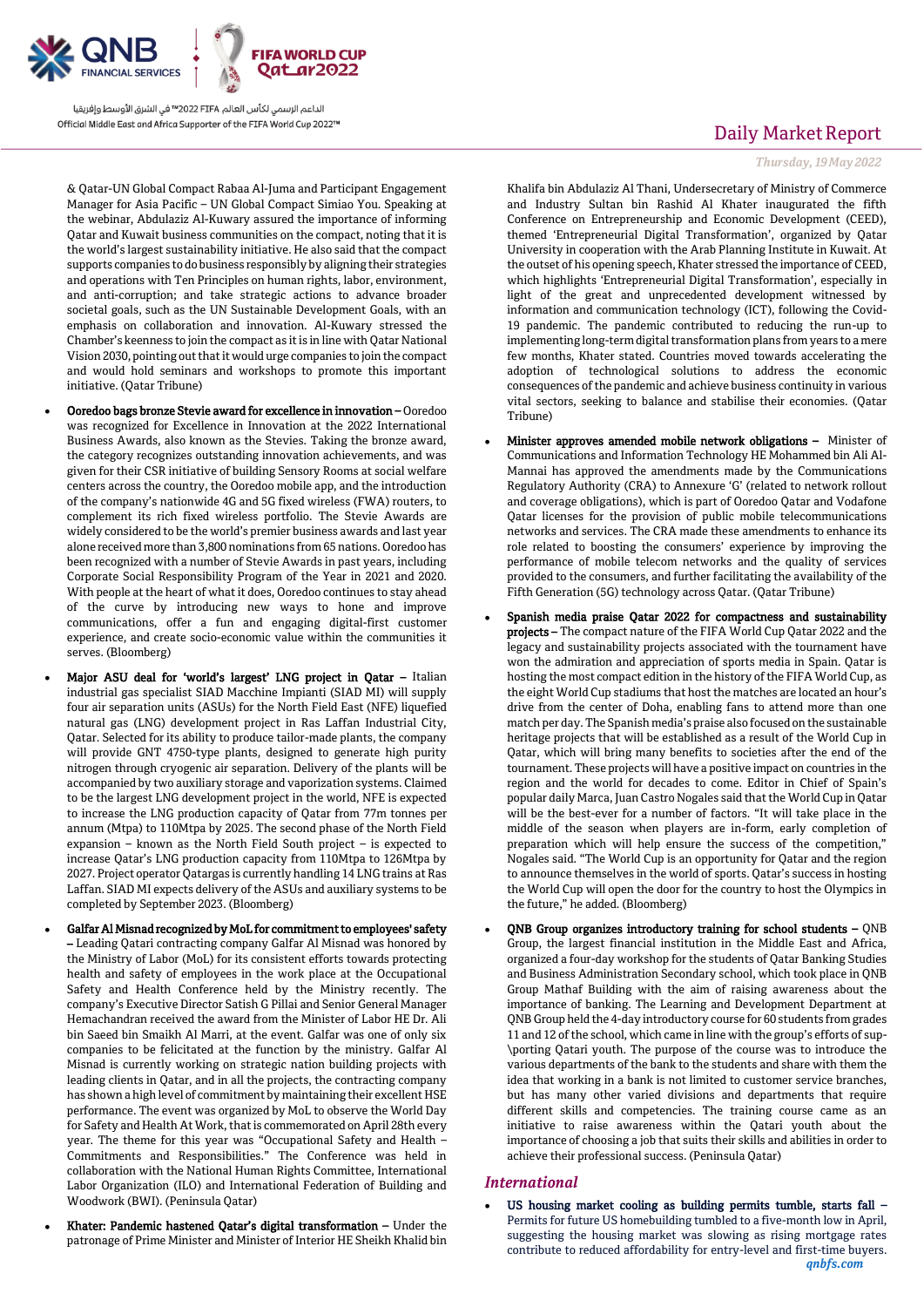

But the report from the Commerce Department on Wednesday also showed a record backlog of houses still to be constructed, indicating the moderation in homebuilding would be marginal. Building permits dropped 3.2% to a seasonally adjusted annual rate of 1.819mn units in April, the lowest level since last November. They rose 3.1% on a year-on-year basis. Economists polled by Reuters had forecast building permits would decrease to a rate of 1.812mn units. The decline was concentrated in the single-family housing segment, where permits plunged 4.6% to a rate of 1.110mn units, the lowest level since last October. Permits for buildings with five units or more fell only 0.6% to a rate of 656,000 units. The 30 year fixed-rate mortgage averaged 5.30% during the week ended May 12, the highest since July 2009, according to data from mortgage finance agency Freddie Mac. It has increased by more than 100 basis points since mid-March when the Federal Reserve started raising interest rates to cool domestic demand and bring down high inflation. Cooling housing demand was reinforced by a separate report from the Mortgage Bankers Association on Wednesday showing applications for loans to buy a home dropped 12% last week from the prior week. They were down 15% on a year-on-year basis. Housing starts slipped 0.2% to a rate of 1.724mn units last month. Single-family housing starts, which account for the biggest share of homebuilding, plunged 7.3% to a rate of 1.100 mn units, also the lowest level since last October. (Reuters)

- Wells Fargo sees end of year US recession, cuts GDP view Wells Fargo Investment Institute said on Wednesday it adjusted its economic expectations to make a mild US recession its base case for the end of 2022 and early 2023 based on economic data. Wells Fargo's research arm also cut its year-end 2022Gross Domestic Product (GDP) growth target to 1.5% from 2.2% and cut its year-end 2023 target to a decline of 0.5% from GDP growth of 0.4%. It kept its 2022 year-end Consumer Price Index (CPI) inflation estimate at 7.7%. It also cuts its S&P target for year-end 2022 to range of 4,200-4,400 from a range of 4,500-4,700 but kept its 2022 EPS estimate at \$220. (Reuters)
- JPMorgan cuts US GDP estimates for 2022 and 2023 JPMorgan on Wednesday cut its expectation for US real gross domestic product for the second half of 2022 and for 2023. The firm's economic and policy research department cut its second half view to 2.4% from 3% and cut its first half 2023 target to 1.5% from 2.1% and for the second half of 2023 it cut its view to 1% from 1.4%. It said there may be enough of a growth slowdown to lead to a gradual increase in the unemployment rate later next year, helping to relieve some wage pressures that have been building. "In short, we forecast a soft landing, but are well aware that this outcome has rarely (if ever) occurred," according to the research led by economist Michael Feroli. (Reuters)
- UK inflation hits 40-year high of 9.0%, squeezing households harder British inflation surged last month to its highest annual rate since 1982, pressuring finance minister Rishi Sunak to offer more help for households and the Bank of England to keep raising interest rates despite a risk of recession. Consumer price inflation hit 9% in April, the Office for National Statistics said on Wednesday, surpassing the peaks of the early 1990s recession that many Britons remember for sky-high interest rates and widespread mortgage defaults. Britain has the highest inflation of Europe's big economies and almost certainly in the Group of Seven, with Canada and Japan yet to report April data. Neither are likely to match Britain's price growth which also looks set to be longer-lasting. Last month, the International Monetary Fund forecast Britain in 2023 faced slower economic growth and more persistent inflation than any other major economy. A survey on Tuesday showed two in three people had kept their heating off when they would normally have turned it on, almost half were driving less or changing supermarkets and just over a quarter say they have skipped meals. Sunak told parliament on Tuesday that, despite the current challenges, "the record of 25 years of central bank independence speaks for itself". Retail price inflation - which the ONS says is no longer accurate but is widely used in commercial contracts and to set interest payments on inflation-linked government bonds - jumped to 11.1%, also the highest since 1982. There were signs of further inflation pressure ahead. Manufacturers suffered the joint biggest increase on record in raw materials prices, up 18.6%, matching March's high. Factories increased prices by 14.0% over the 12 months to April, the biggest jump since July 2008. (Reuters)

## Daily Market Report

*Thursday, 19May 2022*

- ONS: UK house price growth slows in March British house prices in March were 9.8% higher than a year earlier, down from 11.3% in February, the Office for National Statistics said on Wednesday. London saw the smallest price rise, up 4.8% on the year. (Reuters)
- Truss: Britain in a 'very, very difficult economic situation' Britain is facing a "very, very difficult economic situation", British Foreign Secretary Liz Truss said on Wednesday, after inflation hit an annual rate of 9.0% in April, the highest since official estimates began in the late 1980s. "We are in a very, very difficult economic situation," Truss told Sky News. "We're facing some very, very serious global headwinds. And as you said, inflation is extremely high." (Reuters)
- Eurozone April inflation revised down to 7.4%; still a record high Eurozone inflation held steady at a record high 7.4% in April, driven by soaring fuel and food costs, the EU's statistics agency said on Wednesday, lowering its estimate from a preliminary 7.5%. Inflation has soared over the past year, first on post-COVID supply bottlenecks and latterly on knock-on effects from Russia's war in Ukraine, which have pushed up prices of everything from raw materials to finished industrial goods. Price presses are now so broad that even underlying inflation, which filters out volatile food and fuel costs, is well above the European Central Bank's 2% target, indicating that high price growth is at risk of getting entrenched. Inflation excluding energy and food accelerated to 3.9% in April from 3.2% in March while an even narrower measure also filtering out alcohol and tobacco picked up to 3.5% from 3%, Eurostat said. This broadening of inflation is the main reason the ECB is almost certain to raise interest rates in July, kicking off what is likely to be a string of rate moves that could lift its minus 0.5% deposit rate back into positive territory before year-end. ECB policymakers are increasingly worried that the inflation surge, once seen as just a "hump", is now here to stay and it will take tighter monetary conditions to get it back under 2%. The European Commission this week estimated 2023 price growth at 2.7%, suggesting that inflation will be well above the ECB's target at least for three straight years. A rise in services inflation to 3.3% from 2.7% is also likely to be concerning to policymakers, since services are labor-intensive and hence more likely to fuel wage pressures. Rapid wage growth is a precondition of durable inflation but it is also a largely backward-looking indicator, suggesting that once the acceleration is under way, it becomes more difficult to rein in. Among Eurozone members, April inflation was highest in the Baltics, with the rate in Estonia exceeding 19%. It was lowest in France and Malta, both at 5.4%. (Reuters)
- Yellen says: China lockdowns impeding supply chain recovery, slowdown risks spillovers – US Treasury Secretary Janet Yellen said on Wednesday that COVID-19 lockdowns in China appear to be impeding the flow of goods and hampering global supply chains and a broader slowdown in growth in the world's No. 2 economy could have global spillover effects that warrant close attention. "Certainly the lockdowns look like they are impeding the production and flow of goods and services, given how extensive they are, and compounding supply chain difficulties that we have had that have boosted prices," Yellen told reporters at a press conference in Bonn, where she will be meeting with top finance officials from the world's seven leading developed economies. "Although some of those pressures seem to be mitigating, the developments in China exacerbate those supply-chain pressures," Yellen said. "And so that's a source of concern." Also a growing concern is the sluggishness in the Chinese economy that has arisen in large part from its zero-COVID policy that has shut down activity in major domestic economic hubs for weeks. "China also seems to be experiencing a slowdown in growth. As one of the largest economies in the globe, China's economic performance really has spillover impacts on growth all around the world," Yellen said. "So that is a factor that affects the global outlook, and we're monitoring carefully what happens in China and what their policy responses are." (Reuters)
- Japan's trade gap widens as import costs surge on supply pressures Japan's exports extended double-digit gains for a third straight month in April, but surging global commodity costs inflated the country's import bill to a record, adding to worries about the rising cost of living. Shoring up the prospects of a private demand-led recovery, however, was a gauge of capital expenditure that posted its first monthly gain in three months. The mixed data on Thursday followed the Yen's falls to two-decade-lows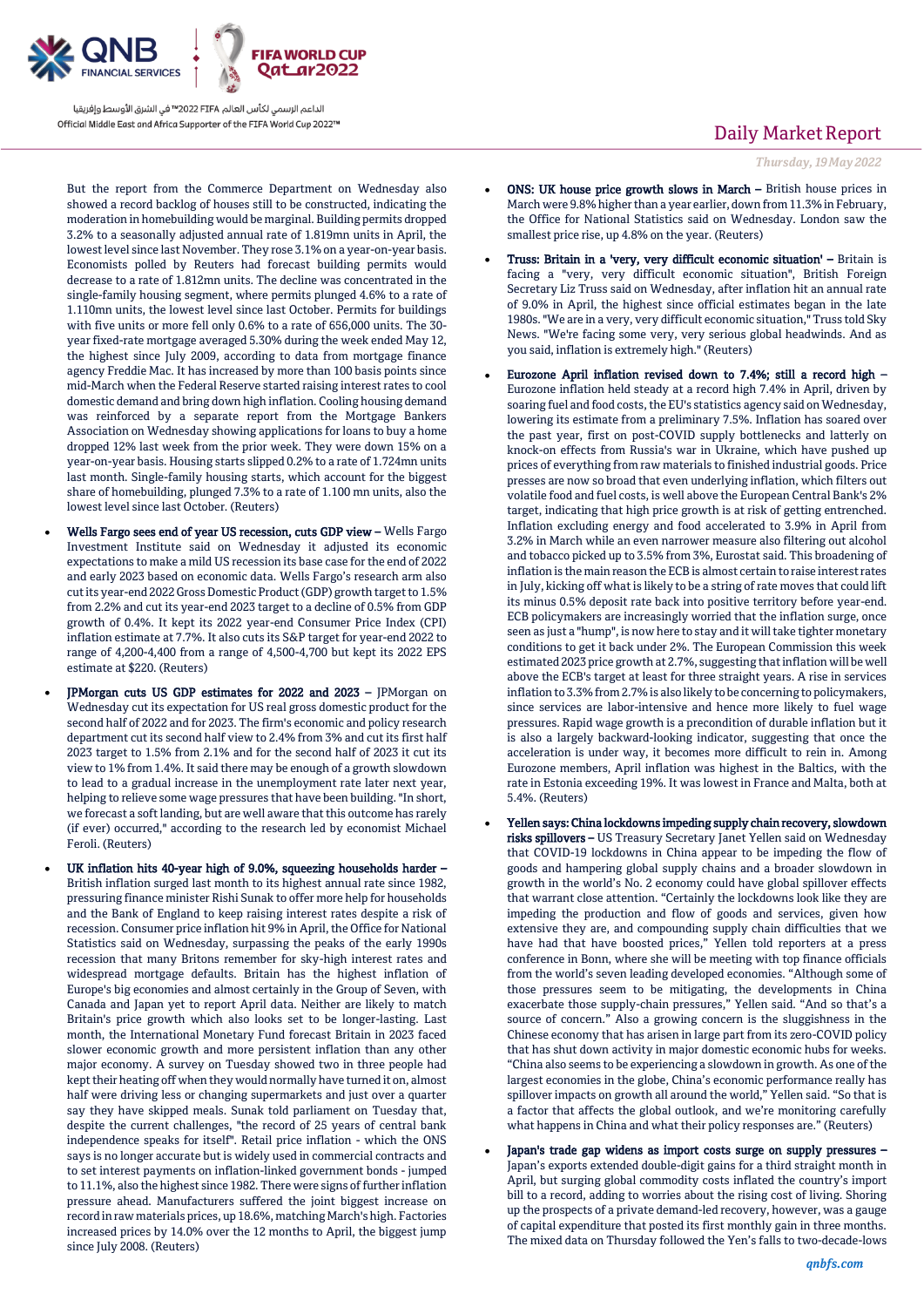

against the dollar earlier this month, which stoked fears of worsening terms of trade and added financial burdens for the resource-poor Japanese economy as import costs soar. A weak Yen, once considered a boon for the export-led economy, now has less of an impact as shipments grow smaller due to the ongoing shift by Japanese manufacturers to offshore production. Japan's exports rose 12.5% in April from a year earlier, Ministry of Finance data showed, led by US-bound shipments of cars, slightly missing a 13.8% increase expected by economists in a Reuters poll. It followed a 14.7% rise in March. In a worrying sign for the outlook, China-bound shipments fell 5.9% in April, the biggest drop since March 2020, as heavy COVID-19 curbs in major cities like Shanghai disrupted supply-chains and paralyzed economic activity. Imports from China -- Japan's largest trading partner -- also fell the most since September 2020, the data showed. "Import gains caused by rising crude oil prices and a weak yen mean a transfer of national wealth to oil-producing nations, depriving Japan of purchasing power," said Takeshi Minami, chief economist at Norinchukin Research Institute. "As such, Japan's economic recovery depends on coronavirus developments at home and China as the lockdown in Shanghai has disrupted supply-side and consumer activity." Imports rose 28.2% in the year to April, versus the median estimate for a 35.0% increase, as the weaker yen lifted already surging global commodity prices. Imports hit a record 8.9tn yen (\$69.27bn), topping exports worth 8tn Yen. That resulted in a trade deficit of 839.2bn yen, narrower than the median estimate for a 1.150tn Yen shortfall but posting a ninth straight month in the red. Analysts have warned of risks of prolonged cost-push inflation to the fragile economy with external factors, not domestic demand, pushing import bills higher. "If the zero-COVID policies are extended it will have a really harsh impact," said Taro Saito, executive research fellow at NLI Research Institute, adding that China-bound shipments account for more than a fifth of Japan's exports. Separate data on Thursday showed Japan's core machinery orders rose 7.1% in March from the previous month, versus a 3.7% increase expected by economists in a Reuters poll. The volatile data series, regarded as a leading gauge of capital expenditure in the coming six to nine months, provided a glimmer of hope for a domestic demand-led recovery. Japan's economy shrank in the first quarter as COVID-19 curbs hit the service sector and surging commodity prices created new pressures. (Reuters)

- MOF: Japan exports rise 12.5% year/year Japan's exports rose 12.5% in April from a year earlier, posting a 14th straight month of increase, Ministry of Finance data showed on Thursday. The rise compared with a 13.8% increase expected by economists in a Reuters poll. It followed a 14.7% rise in March. Imports rose 28.2%, versus the median estimate for a 35.0% increase, as a weaker yen helped boost already surging global commodity prices, inflating import bills. The trade balance came to a deficit of 839.2bn Yen (\$6.56bn), against the median estimate for a 1.150tn Yen shortfall. (Reuters)
- Reuters survey shows: Japan Inc turns against central bank's monetary stimulus - More than 60% of Japanese companies want the central bank to end its policy of massive monetary easing this fiscal year due to pain from the weak yen, with roughly a quarter calling for it to take action now, a Reuters survey shows. Less than a year ago, Japan Inc had enthusiastically backed the Bank of Japan's policy but this year's rapid slide in the yen to a two-decade low has jacked up prices of fuel and raw materials imports, lifting not only corporate costs but also hitting household spending. This month the yen hit a fresh low of 131.34 to the Dollar, a 14% decline since the start of the year. "Any weakening of the yen beyond 125 to the dollar is excessive and policymakers should take action in some way, including - but not limited to - hiking rates," one manager at a chemicals maker wrote in the monthly Reuters Corporate Survey. Twenty-four percent of respondents said the central bank should abandon large-scale monetary stimulus now, while 23% said by the end of the first half in September. All in all, 64% want large-scale stimulus gone by March when the fiscal year ends and that number jumps to 84% for April when BOJ Governor Haruhiko Kuroda serves out his term. (Reuters)

### *Regional*

 GCC Railway project to connect beyond Gulf nations – The ambitious plan of the GCC Railway project is a much-needed one in a post-pandemic

## Daily Market Report

#### *Thursday, 19May 2022*

situation and will connect destinations beyond the Gulf countries, a top official said in Abu Dhabi. The proposed 2,117km GCC-wide railway network starts from Kuwait and moves to Saudi Arabia, Bahrain, Qatar, the UAE and finally stops at Oman's Sohar Port. Dr Nayef Falah Al Hajraf, Secretary General, Gulf Cooperation Council (GCC), stressed that such a network will enhance the sustainability efforts, boost connectivity between the six Gulf countries, which will result in wider economic benefits. "It seeks to help reduce traffic on the road as well as driving a cheaper way for transportation of goods and people at the same time," he said during the Middle East Rail conference and exhibition held at ADNEC. Dr Al Hajraf underlined that the rail network will connect countries beyond GCC. "It will not be limited to GCC member states but will go beyond that. And hopefully at some point, it will be a hub to link East and West." Dr Al Hajraf recollected that the GCC Railway project was first adopted in 2009 and is a system "very much needed" today as countries recover from the economic impact of Covid-19 pandemic and there is a global energy crisis. (Zawya)

- Moody's upgrades ENBD's deposit ratings to A2/P-1 from A3/P-2, maintains stable outlook – Moody's Investors Service ("Moody's") has today upgraded Emirates NBD PJSC's ("ENBD") long-term deposit and senior unsecured ratings to A2 from A3, short term deposit ratings to P-1 from P-2, Counterparty Risk Assessment (CR Assessment) to A1(cr) from A2(cr), and subordinate MTN program foreign currency to (P)Baa1 from (P)Baa2. The rating upgrades were driven by Moody's decision to upgrade the bank's Baseline Credit Assessment (BCA) and Adjusted BCA to baa3 from ba1. Concurrently, the agency upgraded backed senior unsecured MTN program foreign currency rating assigned to the funding vehicle EIB Sukuk Company Ltd. to (P)A2 from (P)A3. At the same time, Moody's has maintained the stable outlook on the bank's long-term deposit and senior unsecured ratings. (Moody's)
- Saudi Arabia's wealth fund takes 5% Nintendo stake Saudi Arabia's Public Investment Fund (PIF) has taken a 5.01% stake in Nintendo Co Ltd as the sovereign wealth fund increases its exposure to the Japanese video gaming industry. The investment in the Kyoto-based group company was made for investment purposes, a filing said, and comes as PIF has also taken stakes in video game companies Nexon, Capcom and Koei Tecmo. PIF, which is chaired by Crown Prince Mohammed bin Salman, is an anchor investor in SoftBank Group Corp's \$100bn Vision Fund but also invests independently as part of the prince's plans to transform the country's economy. The sovereign wealth fund, which manages more than \$600bn, took a stake in Activision Blizzard, the "Call of Duty" publisher which Microsoft said in January it would buy. PIF has launched its own video game and e-sports company, Savvy Gaming. Nintendo, which this month announced a 10-1 stock split in an appeal to retail investors, is forecasting a second year of sales decline for its Switch console amid component shortages. Nintendo's shares have gained 10.5% this year. (Zawya)
- Saudi's GASTAT: Prices of some goods up by 36% The General Authority for Statistics (GASTAT) revealed that the prices of some products recorded an increase of 36% during the month of April compared to the previous month of March. These included mainly the rise in the prices of local tomatoes that recorded an increase of 36.09%. The price of one kilo of tomato rose from SR5.93 to SR8.07, and this was followed by an increase in imported tomatoes by 28.17%, bringing the price of one kilo from SR6 to SR7.69. With regard to the prices of products that recorded a decrease, the authority announced that the fall was recorded mostly in party and wedding expenses by 4.46%, after the cost dropped from SR12.49 to SR11.93. The prices of the Lebanese pear fell by 4.3%, bringing the price of a kilo to SR12.01 from SR12.55, while the prices of the rest of the products declined by less than two%. The authority indicated that the general consumer price index for the month of April increased by 2.3% compared to the same month last year. This is higher than the previous month of March 2022, due to an increase in transportation prices by 4.6% and food and beverage prices by 4.3%. The GASTAT published on Tuesday these figures in its consumer and wholesale price index for the month of April. The index showed that the purchase prices of vehicles increased by 4.1% and the food and beverage items recorded an increase of 4.3%, affected by the increase in food prices by 4.6%. It also affected the increase in prices of meat by 3.5% and vegetables by 13.5%. (Zawya)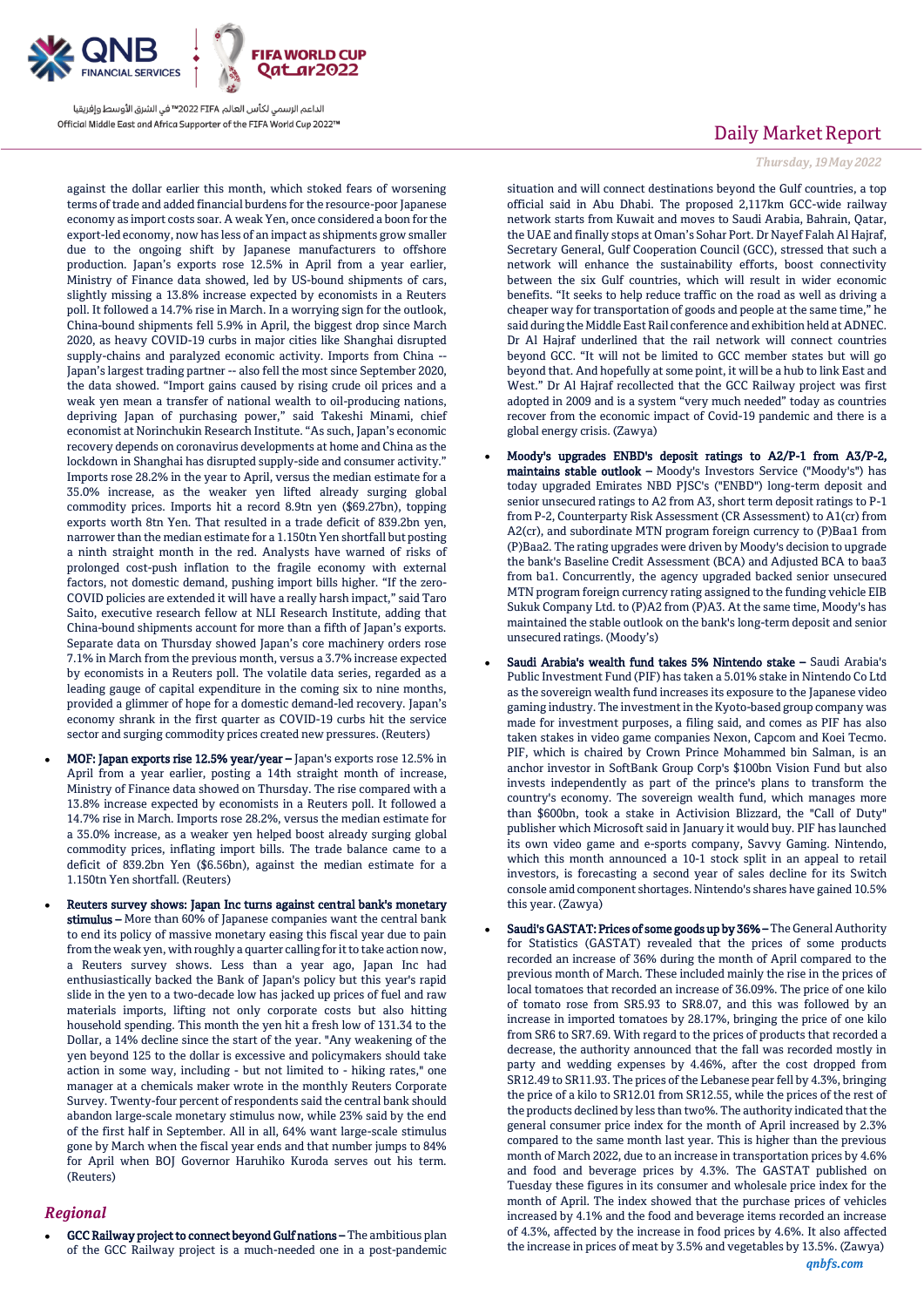

- Saudi Arabia opens commercial attaché in Johannesburg Saudi Arabia's Ambassador to South Africa Sultan Al-Anqari inaugurated the Saudi Commercial Attaché in Johannesburg on Monday. The Saudi Commercial Attaché from the General Authority for Foreign Trade Husam Al-Ghrimel, who began his duties recently, participated in the inauguration. Governor of the General Authority for Foreign Trade Abdulrahman Al-Harbi stressed that the establishment of a commercial attaché in Johannesburg aims to expand the scope of cooperation and joint work between the two countries, and to develop the existing economic relations and push them to broader horizons. He said that the establishment of the commercial attaché comes within the efforts of the authority to reach foreign markets through opening new commercial attachés, to enable access to trade and investment opportunities in order to achieve the objectives of the Kingdom's Vision 2030. This initiative will also to contribute to the promotion of Saudi exports, and attract foreign investments to the Kingdom. The attaché will cover the countries of southern and eastern Africa. The volume of trade exchange between Saudi Arabia and South Africa exceeded SR18bn in 2021. It is worth noting that the General Authority of Foreign Trade, represented by the Agency of Private Sector Affairs and Global Presence, supervises 19 commercial attachés. (Zawya)
- Alkhorayef: Saudi Arabia to manufacture 300,000 vehicles annually by 2030 – The Minister of Industry and Mineral Resources, Bandar Alkhorayef, revealed that the Kingdom aims to manufacture more than 300,000 vehicles annually by 2030, according to the Saudi Press Agency (SPA). The Kingdom seeks to expand in the vehicles manufacturing industry to cover domestic demand and export globally, the minister said, during the groundbreaking ceremony for Lucid Group's new manufacturing facility in King Abdullah Economic City. The volume of spending on vehicles in the Kingdom in 2020 reached nearly SAR 40bn, while the size of the Saudi market exceeds more than half a million vehicles annually, which represents 50% of the GCC market, according to Alkhorayef. The Minister also highlighted that the establishment of a new manufacturing hub for Lucid in Saudi Arabia comes in line with the Kingdom's directions aimed at diversifying the economic base, especially the development of the industrial sector as part, of the Kingdom's Vision 2030. (Bloomberg)
- Saudi Arabia wins 10 Global Awards, 13th rank in APMO 2022 The Kingdom of Saudi Arabia, represented by the King Abdulaziz and His Companions Foundation for Giftedness and Creativity (Mawhiba), in a strategic partnership with the Ministry of Education, has won 10 global awards and the 13th rank among 318 students representing 35 countries, increasing its toll of awards in the Asian Pacific Math Olympiad (APMO) 2022 to 75, including gold medals and certificates of appreciation. Mawhiba Secretary General Dr. Saud Al-Mathami said: This win is not strange for the Saudis, especially that it came after a series of achievements for the talented Saudi students in the 2022 Regeneron International Science and Engineering Fair (ISEF 2022) and realizing a historical and an unprecedented achievement for winning 22 awards, which took the Kingdom of Saudi Arabia to coronation podiums of mathematics, physics and chemistry in several international olympiads during May and increased the homeland's balance of international awards. (Zawya)
- Saudi's Cabinet approves unified national platform for visas The Council of Ministers approved on Tuesday transforming the Online Visa Platform under the Ministry of Foreign Affairs to the Unified National Platform for Visas. As per the decision of the weekly session of the Cabinet, the Ministry of Human Resources and Social Development will be responsible - through its platforms — for all work visa applications submitted by natural or legal persons and sent for approval to the Unified National Platform for Visas at the Ministry of Foreign Affairs. (Zawya)
- 'Saudi women's participation in economic activities reaches highest level with 35.6%' – Abdullah Abuthunain, deputy minister of human resources and social development for the labor sector, said that the participation of Saudi women in the economic activities reached the highest level in the Kingdom's history with 35.6%. The overall economic participation rate of Saudi citizens has risen to 51.5%, he said while noting that the number of Saudis working in the private sector has exceeded two million men and women. Addressing the first scientific conference for labor market

## Daily Market Report

#### *Thursday, 19May 2022*

research, studies and indices, Abuthunain said that the Saudi employment market is currently witnessing strategic reforms that include eight pivotal areas and 25 development initiatives. "The labor market strategy focuses on adopting occupational standards for more than 200 professions and establishing skills councils for key economic sectors to help in job planning and setting standards for skills," he said. (Zawya)

- Bain & Company names Boshnak as new partner in Saudi Arabia Bain & Company, a global consultancy, has announced the appointment of Saudi national Ahmed Boshnak as its new Partner and Office Head of Bain in the Kingdom of Saudi Arabia (KSA). In his new role, Boshnak will be responsible for overseeing the day-to-day operations of the Bain office in Riyadh and providing strategic leadership to help deliver positive results in the KSA market. Boshnak brings more than 20 years of professional experience in strategy consulting, financial services, and venture capital. He returns to Bain & Company where he had previously served between 2010-2013, advising clients on strategy development, performance improvement, as well as organization governance. (Bloomberg)
- UAE's economy advances to achieve sustainable growth The UAE has entered a new era of development and economic diversification, under the theme, "Growth Sustainability," based on the empowerment phase. The country has created a developed infrastructure and advanced national industries and is continuing the implementation of the UAE Centennial 2071, which prioritizes the economy. In this report, the Emirates News Agency (WAM) will highlight the key features of the upcoming phase, under the leadership of President His Highness Sheikh Mohamed bin Zayed Al Nahyan, as the country is moving forward, proved by its achievements over the past five decades to a new era of development, reinforcing its leading stature as a financial and economic power and a global model to be followed. The UAE is achieving development based on advanced infrastructure and benefitting from the innovations and technologies of the Fourth Industrial Revolution (4IR) and artificial intelligence (AI). It is increasing the competitiveness of the national economy, attracting talents, investing in energies and future skills, and focusing on a knowledge-based economy through new unprecedented strategies for economic diversification and capacity building in new economic sectors. (Zawya)
- Dubai reinforces its status among world's most open cities in postpandemic world – The Arabian Travel Market (ATM) 2022 concluded last week having attracted more than 23,000 visitors from across the world at its first full-capacity event since the pandemic. The four-day event, which doubled its visitors from last year, brought together 1,500 exhibitors and attendees from 150 countries, demonstrating Dubai's growing reputation as the globe's most open city in the post-pandemic world. The city's exceptional handling of the pandemic, its ability to provide one of the world's safest environments and the gathering pace of its economic growth have made it a preferred international destination for business, tourism and events. The increasing confidence of global travelers in Dubai is borne out by the fact that key indicators in its tourism, hospitality and MICE sectors are now meeting and even exceeding pre-pandemic levels. According to a report, Dubai welcomed almost four million international overnight visitors between January and March 2022, a massive 214% growth from last year, reaffirming its position as the first-choice destination for global travelers. The city also ranked No.1 globally in hotel occupancy in the first quarter of 2022, with 82%. (Zawya)
- Abu Dhabi real estate market booms with influx of European investors The property market in Abu Dhabi is witnessing a considerable increase in demand from international buyers from across Europe, with some real estate agencies recording up to a 50% increase in demand in the first four months of 2022 compared to the same period last year. The influx has been attributed to factors ranging from growing free zones encouraging business relocation, the Abu Dhabi's unparalleled safety and familyfocused living, to the city's meticulous handling of the Covid-19 pandemic. "What the Abu Dhabi government has done in recent years in terms of increasing the level of security, the comfort of life here in general, the infrastructure, the conditions for the businesses to relocate their headquarters, all play an important role, and people are starting to realize this," said Evgeny Ratskevich, CEO, Metropolitan Capital Real Estate told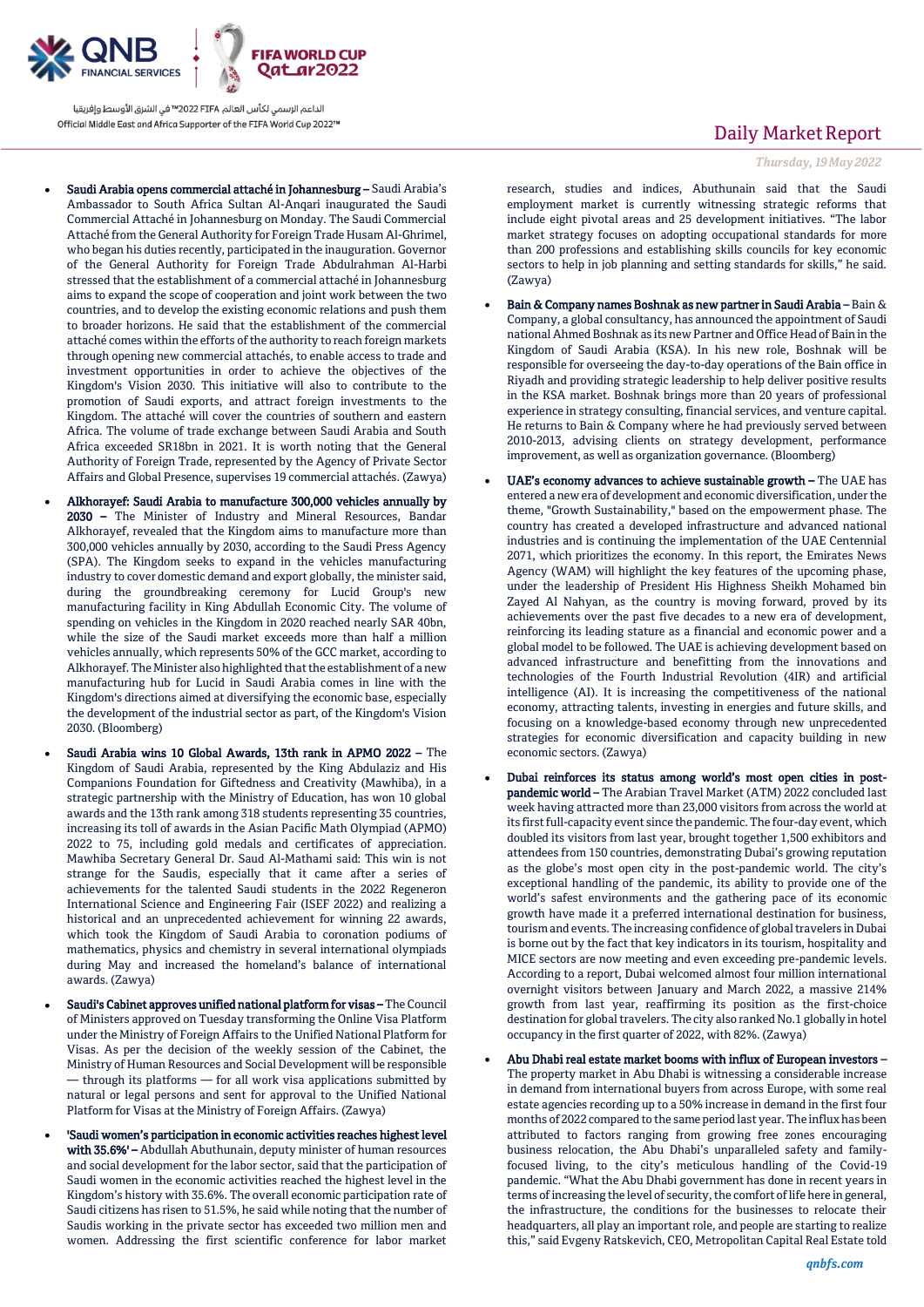

Khaleej Times. The company has handled the sales of 3.36% of the whole market in Abu Dhabi in first quarter of 2022 - out of the Dh11.3bn in entire sale transactions. The company sold a total of Dh2.8bn in the top 5 locations being Yas Island, Al Saadiyat Island, Al Reem Island, Khalifa City, Al Raha Beach. (Zawya)

- UAE to more than double LNG export capacity with Fujairah plant Abu Dhabi National Oil Co plans to build a new liquefied natural gas plant as the world's producers race to expand their exports amid surging demand. The LNG facility, to be built at Fujairah on the United Arab Emirates' coast outside the Arabian Gulf, will be able to produce as much as 9.6n tonnes a year. The UAE currently has three liquefaction trains with a combined capacity of 5.8 mtpa at Das Island, which is located inside the Gulf. Adnoc has appointed McDermott International Ltd as design contractor and intends to award a contract for the construction of the plant in 2023, said the oil company in a statement on its Linkedin page. The plant will use new technologies and "clean power" to reduce the carbon intensity of the LNG it produces, according to the statement. Appetite for LNG among energy consumers has grown since Russia's invasion of Ukraine, particularly in Europe, reinforcing a global market for the fuel that was already strengthened by rising demand in Asia last winter. While prices have eased slightly over the past month "higher prices and more volatility" are expected because of Europe's switch to LNG, Biraj Borkhataria, associate director of European research at RBC Europe Limited, said in a note. A pipeline will be constructed linking Abu Dhabi's Habshan gas production facilities to Fujairah and the liquefaction plant is scheduled to start in 2027, according to two people familiar with the matter. A spokesperson for the company declined to comment on the matter. A government official previously said the UAE was considering building an LNG plant at Fujairah to facilitate the extra exports and state producer Adnoc last month agreed to buy two LNG carriers from a Chinese shipyard. The UAE was the world's 12th-largest LNG producer last year, making it a relatively small global player. However, a \$20bn push to develop more of its natural gas resources means it will be able to produce much more from about 2025 and the country aims to become selfsufficient by 2030. (Zawya)
- Abu Dhabi's Borouge to sell 10% of its shares in IPO and list on ADX Abu Dhabi National Oil Company (ADNOC) and its Austrian chemicals partner Borealis plan an initial public offering of their petrochemicals joint venture Borouge, the latest step in the Abu Dhabi state energy group's asset monetization program. Borouge, which is a specialty plastics firm that produces polyolefins, said on Wednesday it planned to list its shares on the Abu Dhabi Securities Exchange (ADX). Borouge could be worth \$20 bn, which means an IPO size of \$2bn, two sources familiar with the deal said. ADNOC declined to comment on the valuation of Borouge. The company, whose products are used in items such as cars and food packaging, said its offering will consist of approximately 3bn existing shares, representing 10% of the company's issued share capital. The offer will begin May 23 and run to May 28 for retail investors and May 30 for institutional buyers, the company said in an intention to float (ITF) document. It expects its shares to be admitted for trading on the ADX on June 3. (Reuters)
- Abu Dhabi introduces new initiative to ease investor access to local bourse – The Abu Dhabi Securities Exchange (ADX) announced on Wednesday a new streamlined process that will ease investors' access to the local bourse, in a move to shore up the country's capital markets. The initiative enables investors registered with other UAE stock markets that are licensed by the Securities and Commodities Authority (SCA) to trade on ADX without going through a complicated process. Under the program, investors holding a National Investor Number (NIN) issued by other exchanges can trade eligible securities on ADX by having their NIN validated by an accredited brokerage firm. However, in the case of a corporate entity, the ADX requires the investor to provide articles of incorporation, along with a list of authorized signatories. ADX has taken several steps over the last year to attract more investors, including reducing fees and extending trading hours. (Zawya)
- UAE registers 19,000 radiocommunication stations at International Telecommunication Union – The Telecommunications and Digital Regulatory Authority (TDRA) announced that the UAE has successfully

## Daily Market Report

#### *Thursday, 19May 2022*

registered more than 19,000 terrestrial radiocommunication stations at International Telecommunication Union (ITU), which is the UN's specialized agency for information and communication technologies (ICTs). This achievement represents an international recognition of the frequencies allocated to the UAE and the ability to protect radiocommunication stations from harmful international interference, which greatly affects the quality of services provided to the public. (Zawya)

- Bahrain-origin exports surge 62% to \$1.26bn in April The value of Bahrain's exports of national origin increased by 62% reaching BD478mn (\$1.26bn) during April 2022, compared to BD295mn for the same month of the previous year, said the Information & eGovernment Authority (iGA) in its foreign trade report for the month. The top 10 countries in terms of the value of exports of national origin purchased from Bahrain accounted for 83% of the total value, with the remaining countries accounting for 17%. The US ranked first among countries receiving Bahraini exports of national origin, importing BD110mn from Bahrain. Meanwhile, Saudi Arabia was second with BD84mn and the UAE third with BD43mn. Unwrought aluminum alloys as the top products exported during April 2022 with BD163mn, Agglomerated iron ores and concentrates was second with a value of BD79mn and third Unwrought aluminum not alloyed with BD53mn. (Zawya)
- SMEs in Bahrain achieve \$175mn in export value Export Bahrain has facilitated \$175mn worth of shipments, enabling local SMEs to reach more than 60 markets across the GCC, Asia, Africa, Europe, Australia, the UK and the US, it has emerged. This was announced by Industry, Commerce and Tourism Minister Zayed Al Zayani during the launch of the eCommerce Champions Overseas Programme at the Bahrain Bourse. Mr Alzayani said since its inception in November 2018, Export Bahrain has supported products and services that are made in Bahrain to go global and expand into international markets. "The initiative continues to offer support to all businesses based in Bahrain, with the aim of boosting the kingdom's exports on the regional and global levels. Export Bahrain is moving forward to achieve its strategic goals of establishing a healthy exporting ecosystem, capitalizing on the kingdom's unique location that qualifies it to become a premier export zone in the region," he added. (Zawya)
- Bahraini MPs: VAT suspension 'will help tackle inflation' An urgent proposal to temporarily suspend the 10pc VAT and double monthly antiinflation allowances for Bahrainis to cope with inflation was presented. The move by 10 MPs, spearheaded by Mahmood Al Bahrani, comes as a result of increased global prices and salary stagnation. "The 10pc VAT is imposing a burden on everyone in the country with prices of commodities already on a rise due to the ongoing situation with Covid-19 and the Russian-Ukrainian conflict," he said, claiming that anti-inflation monthly allowances of BD55, BD77 and BD110, given to families with incomes below BD1,000, "are not helping much". "In reality, prices, in my opinion, have at least quadrupled with normal incomes remaining unchanged for the past 14 years when civil servants last got a pay rise," said Mr Al Bahrani. "Pay in the private sector is also low. Any planned pay rises or bonuses have not been forthcoming as companies continue to struggle because of the pandemic. "Inflation has hit the world hard and today's prices are threatening global economies." The proposal will be forwarded by Speaker Fouzia Zainal to the Cabinet to review. (Zawya)
- Jashanmal to expand regional footprint with first store in Oman Retail giant Jashanmal is all set to aggressively expand its regional footprint with the launch of its first store in Mall of Oman, said Shuja Jashanmal, group chief officer for department stores, Jashanmal National Company. "Strong bilateral trade relations between neighbouring countries have been in place since pre-nation times between the tribes and ruling families within the lower Gulf region. Both nations — the UAE and Oman — are now fully developed and will continue to prosper and strengthen their individual economies relying on bilateral trade and opportunities," said Jashanmal. He said Oman has become one of the most important markets in terms of stability, a growing local market, and a positive outlook. "We at Jashanmal Group will continue to invest in both countries and bring to market the quality products, services, and stores we have become synonymous with over the last century," he added. (Zawya)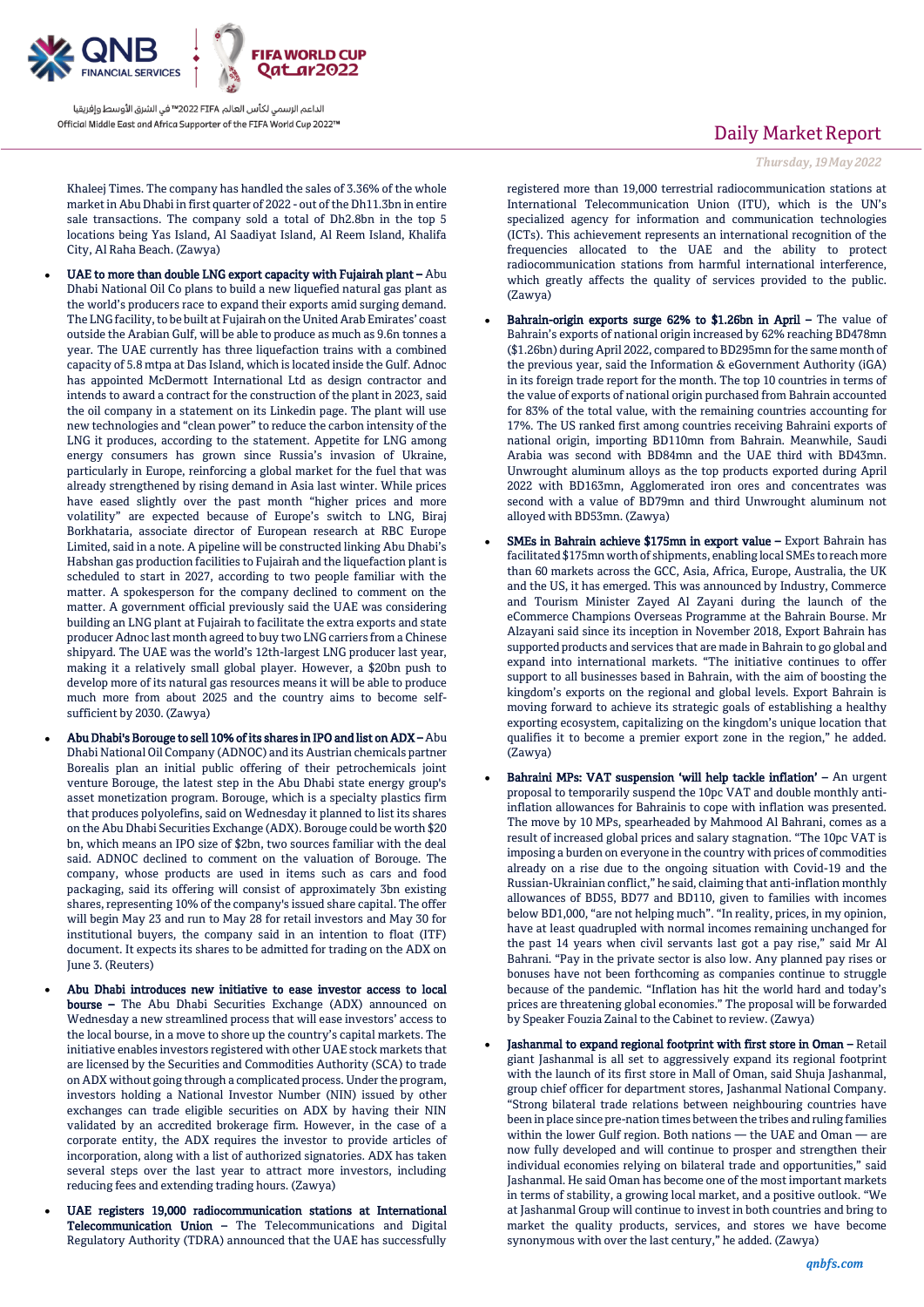

# Daily Market Report

*Thursday, 19May 2022*

## *Rebased Performance*







Asset/Currency Performance Close (\$) 1D% WTD% YTD% Gold/Ounce  $1,816.60$   $1,816.60$   $0.1$   $0.3$   $0.3$   $0.3$   $0.7$ Silver/Ounce  $21.42$   $21.42$   $(1.0)$   $1.5$   $1.5$   $(8.1)$ Crude Oil (Brent)/Barrel (FM Future) 109.11 (2.5) (2.5) (2.2) (2.2) 40.3 Crude Oil (WTI)/Barrel (FM Future) 109.59 (2.5) (0.8) 45.7 Natural Gas (Henry Hub)/MMBtu 130.1 130.1 130.2 130.1 130.1 1.9 8.42 1.9 8.2 1.9 8.2 1.9 1.9 1.9 1.9 1.9 1.9 1 LPG Propane (Arab Gulf)/Ton 120.50 (1.8) (3.0) (3.0) (3.0) (3.0) 7.3 LPG Butane (Arab Gulf)/Ton (16.2) (3.9) (6.9) (6.9) (6.9) (3.9) (6.9) (16.2) Euro 1.05 (8.0)  $1.05$  (8.0)  $(8.0)$  (8.0)  $(8.0)$  (8.0)  $(8.0)$ Yen 128.23 | (0.9) | 11.4 GBP 1.23 (8.8)  $1.23$  (1.2)  $0.6$  (8.8) CHF  $1.01$   $0.6$   $1.4$   $1.4$   $(7.7)$ AUD  $0.70$  (1.1)  $0.70$  (1.1)  $0.2$  (4.2) USD Index (0.7)  $8.5$ RUB 118.69 0.0 0.0 58.9 58.9 58.9  $\,$ BRL  $0.20$   $0.20$   $0.6$   $1.8$   $1.8$   $1.8$ 

### *Source: Bloomberg*

| <b>Global Indices Performance</b>                                                                | <b>Close</b> | 1D%*  | WTD%* | YTD%*  |
|--------------------------------------------------------------------------------------------------|--------------|-------|-------|--------|
| <b>MSCI</b> World Index                                                                          | 2,665.06     | (3.0) | (1.3) | (17.5) |
| DJ Industrial                                                                                    | 31,490.07    | (3.6) | (2.2) | (13.3) |
| <b>S&amp;P 500</b>                                                                               | 3,923.68     | (4.0) | (2.5) | (17.7) |
| NASDAQ 100                                                                                       | 11,418.15    | (4.7) | (3.3) | (27.0) |
| STOXX 600                                                                                        | 433.95       | (1.7) | 0.9   | (18.1) |
| <b>DAX</b>                                                                                       | 14,007.76    | (1.8) | 0.6   | (18.3) |
| <b>FTSE 100</b>                                                                                  | 7,438.09     | (1.8) | 1.5   | (7.8)  |
| <b>CAC 40</b>                                                                                    | 6,352.94     | (1.7) | 0.6   | (18.2) |
| Nikkei                                                                                           | 26,911.20    | 1.7   | 2.6   | (16.1) |
| <b>MSCI EM</b>                                                                                   | 1,033.19     | 0.2   | 2.9   | (16.1) |
| <b>SHANGHAI SE Composite</b>                                                                     | 3,085.98     | (0.5) | 0.6   | (20.2) |
| <b>HANG SENG</b>                                                                                 | 20,644.28    | 0.2   | 3.8   | (12.3) |
| <b>BSE SENSEX</b>                                                                                | 54,208.53    | (0.5) | 2.3   | (10.8) |
| Bovespa                                                                                          | 106,247.15   | (2.6) | 1.5   | 13.5   |
| <b>RTS</b><br>$\frac{1}{2}$ . The second contract of the second contract $\frac{1}{2}$<br>$\sim$ | 1,212.57     | 1.0   | 7.1   | (24.0) |

*Source: Bloomberg (\*\$ adjusted returns)*